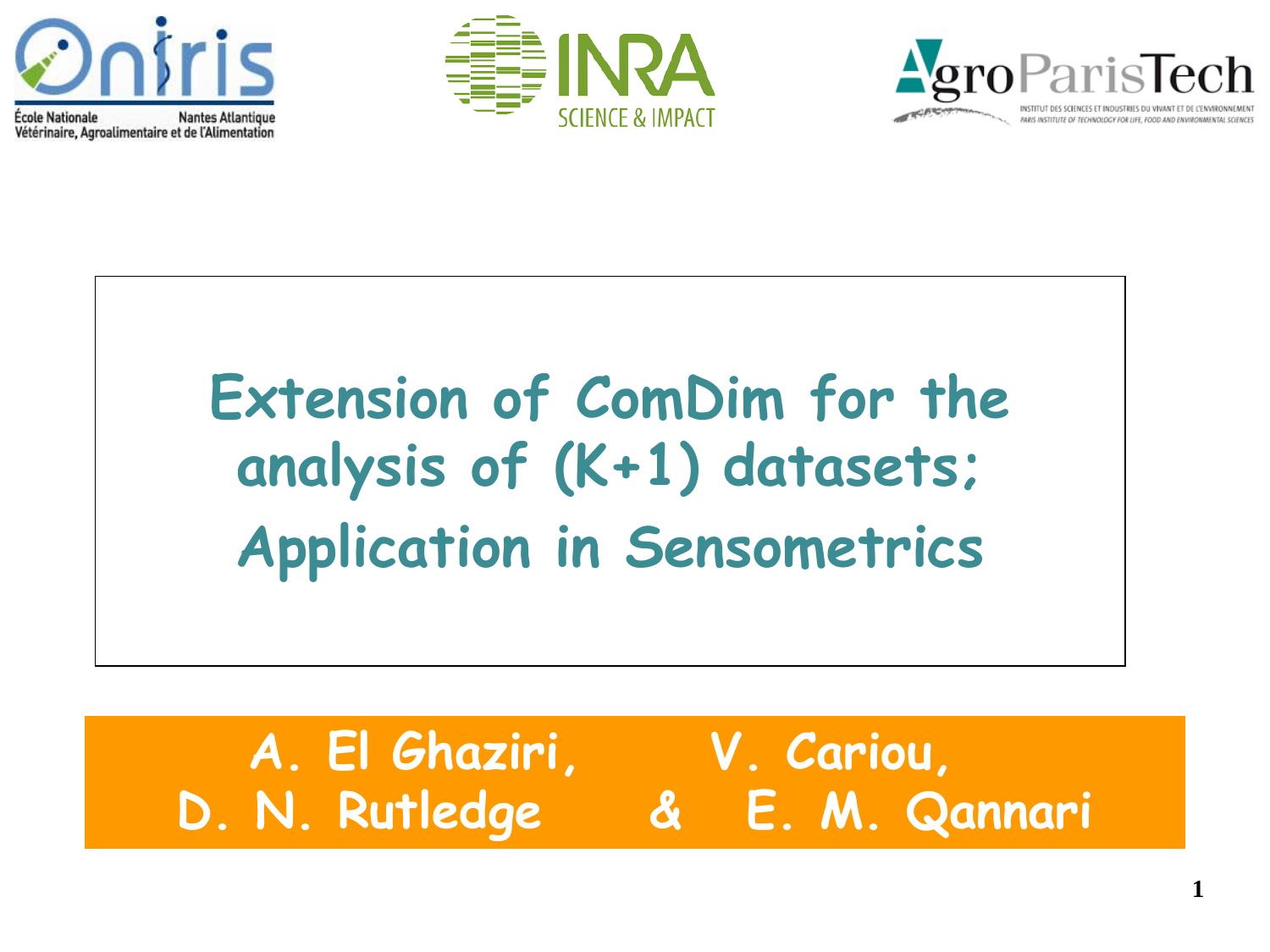

### *Introduction*

Formerly, called *Common components and specific weights analysis (CCSWA)*;

The new name is *ComDim;*

Today, a new baby is born: *P-ComDim;*

…More babies are on the way*.*

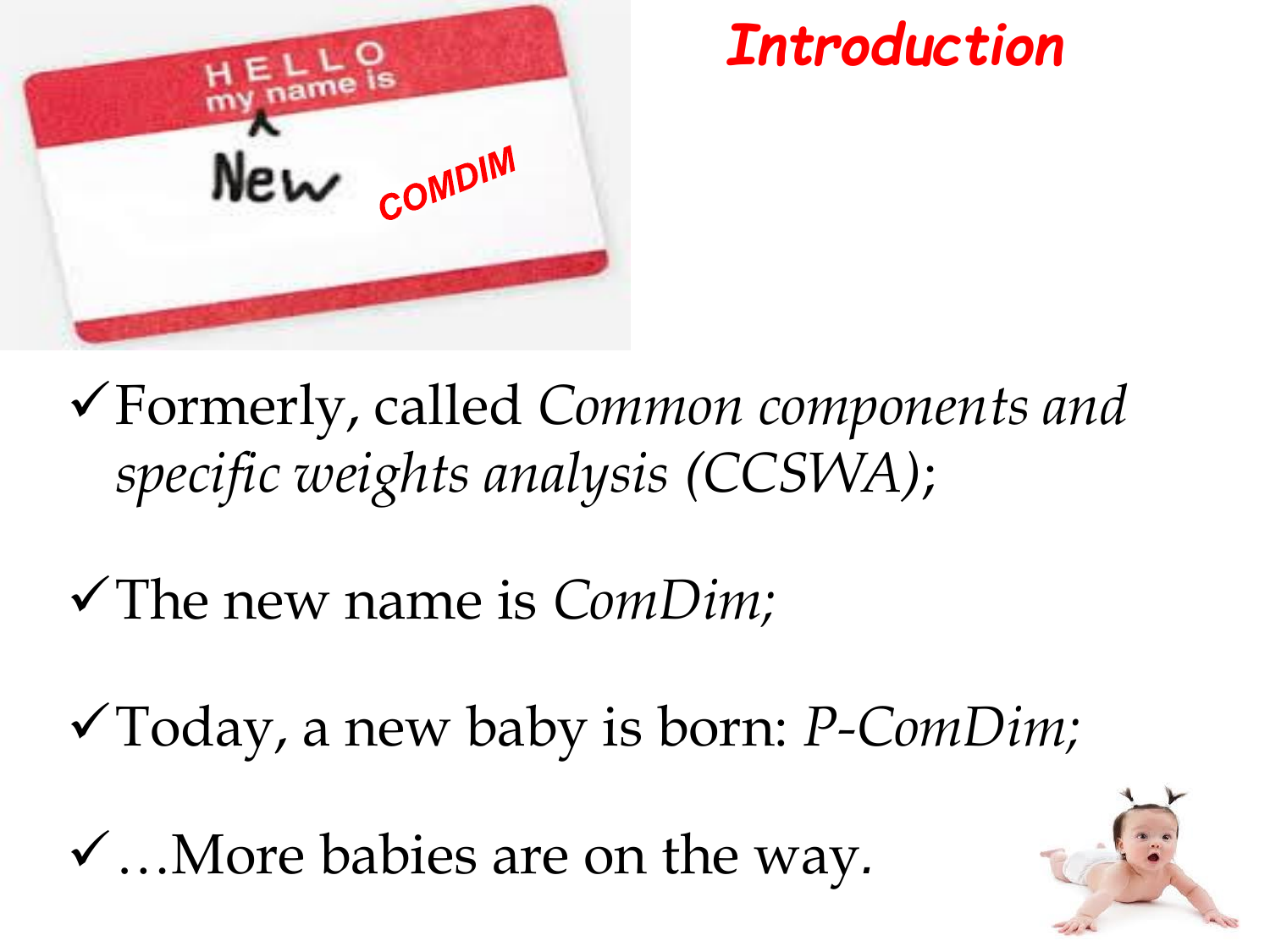## *ComDim: the setting*



*Different types of multivariate data are measured on the same individuals.*

- *Examples* :
	- Sensory analysis  $\rightarrow$  fixed or free choice profiling.
	- Process technology  $\rightarrow$  multivariate measurements are performed at different stages of the process.
	- Functional Genomics  $\rightarrow$  genetic data, molecular data, phenotypic data...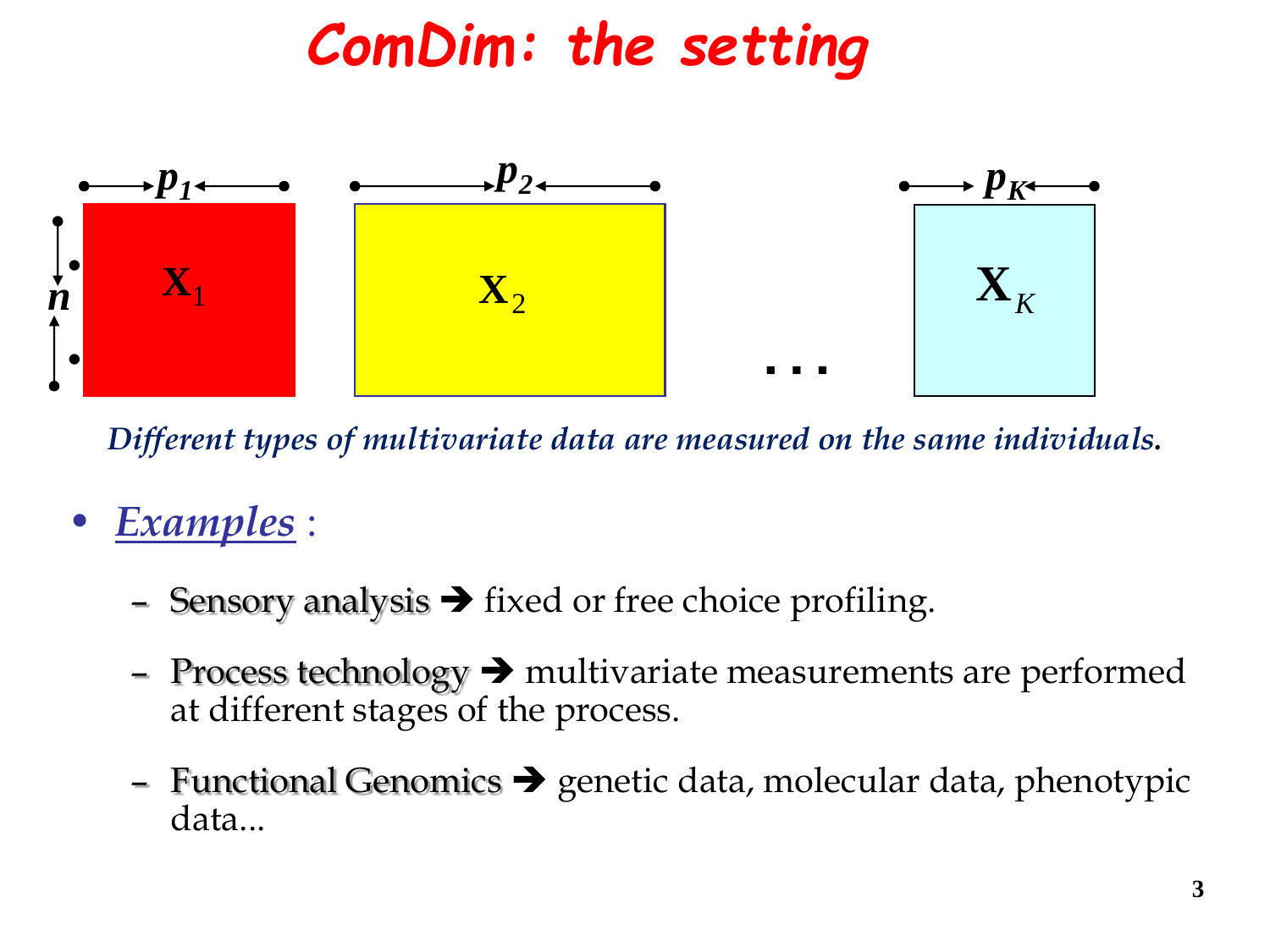### *ComDim: how does it work?*

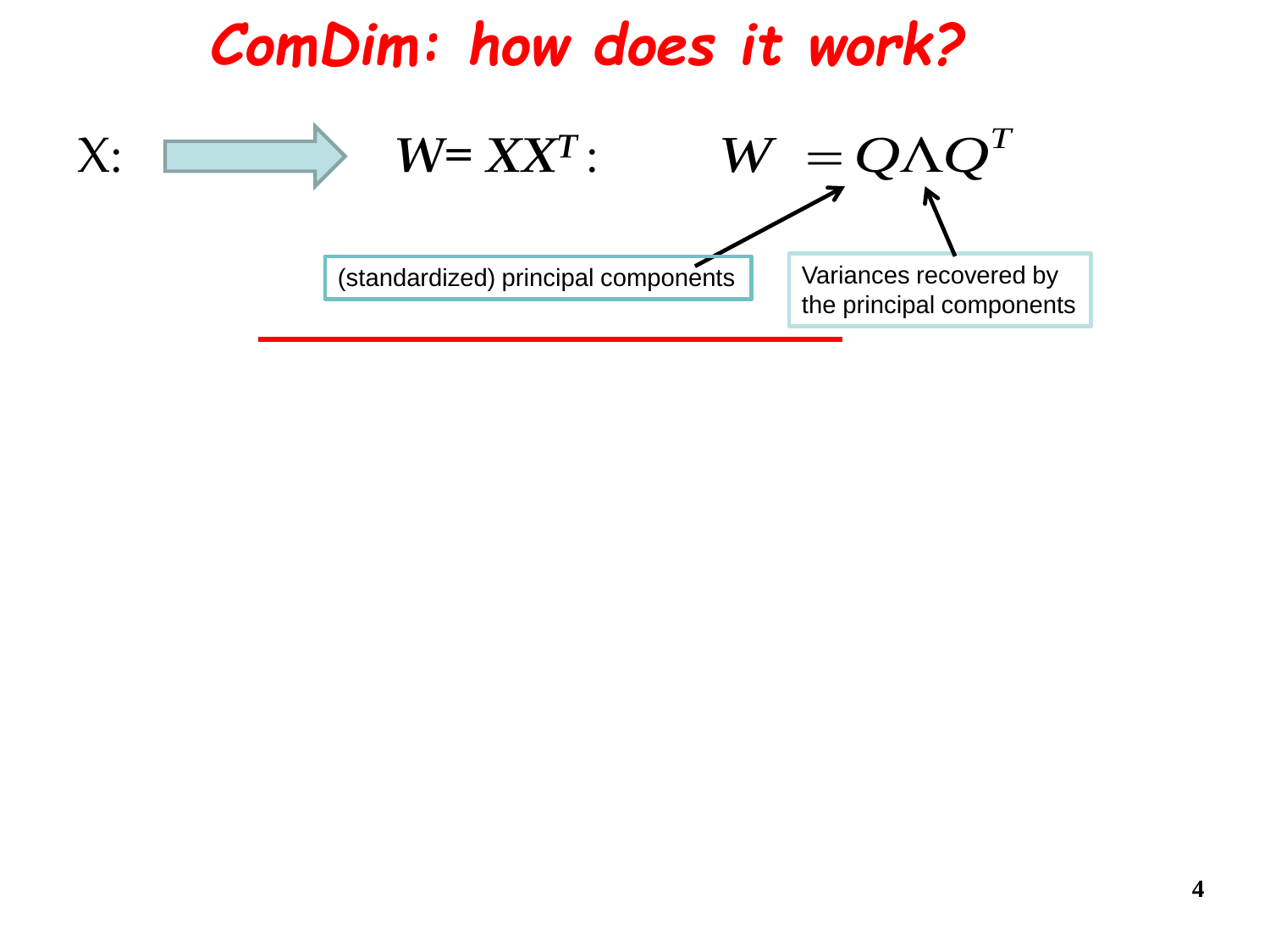

With several *Xk*

*T*  $W_k \cong Q\Lambda_k Q$  $W_k$ = $X_k X_k$ <sup>*T*</sup> : <u>n*x*n</u> matrix of scalar products between individuals Common Principal Components

> Diagonal matrix : the saliences : weights, total variances recovered by the various common components for dataset *X<sup>k</sup>*.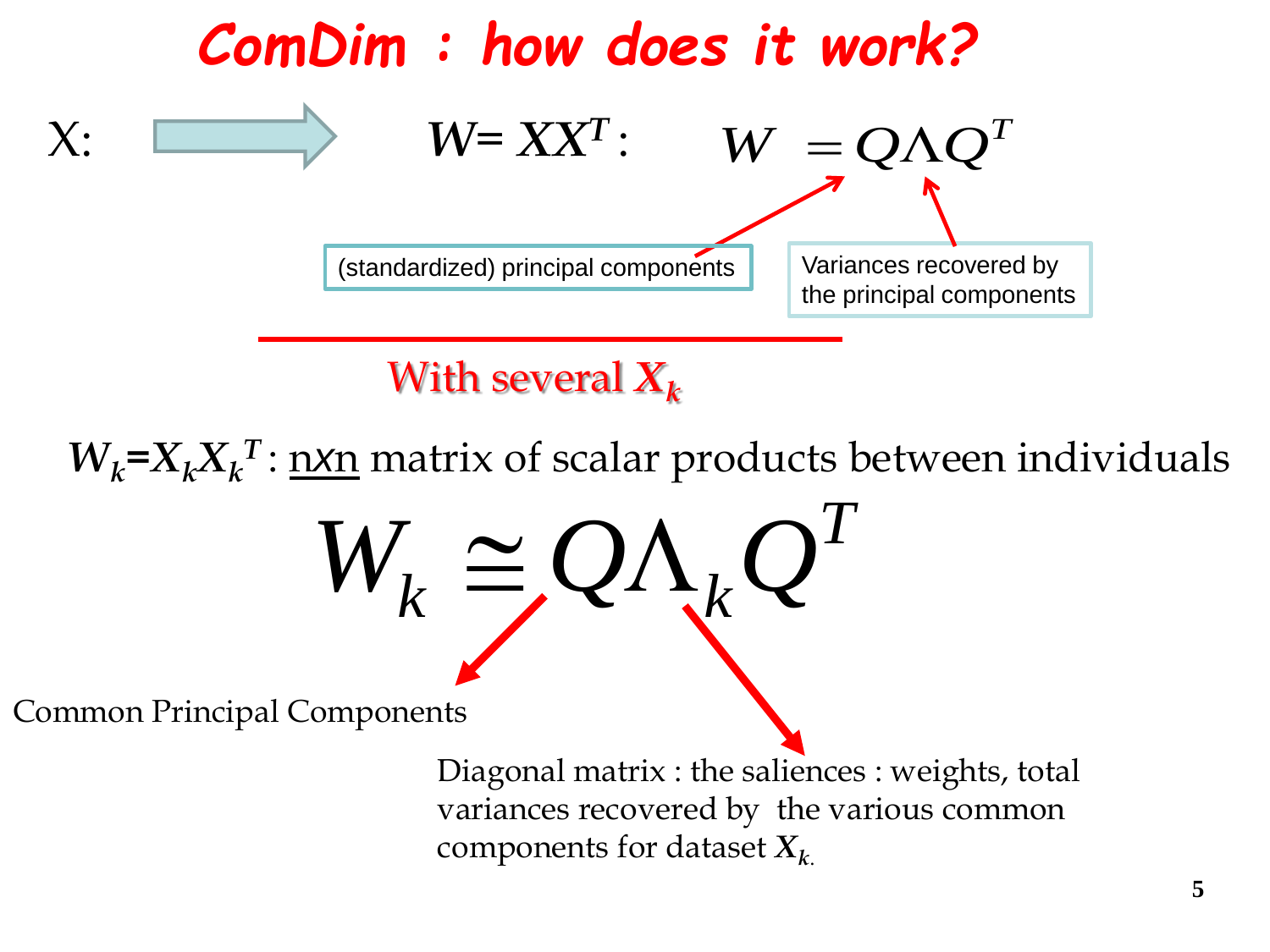# *ComDim and Indscal*

- **Same premises as** *Indscal; but* :
	- No degenerate solutions;
	- Simple algorithm;
	- Orthogonal dimensions;
	- Embedded spaces of representation;
	- Several properties which are useful for the interpretation;
	- Can be extended to handle various situations.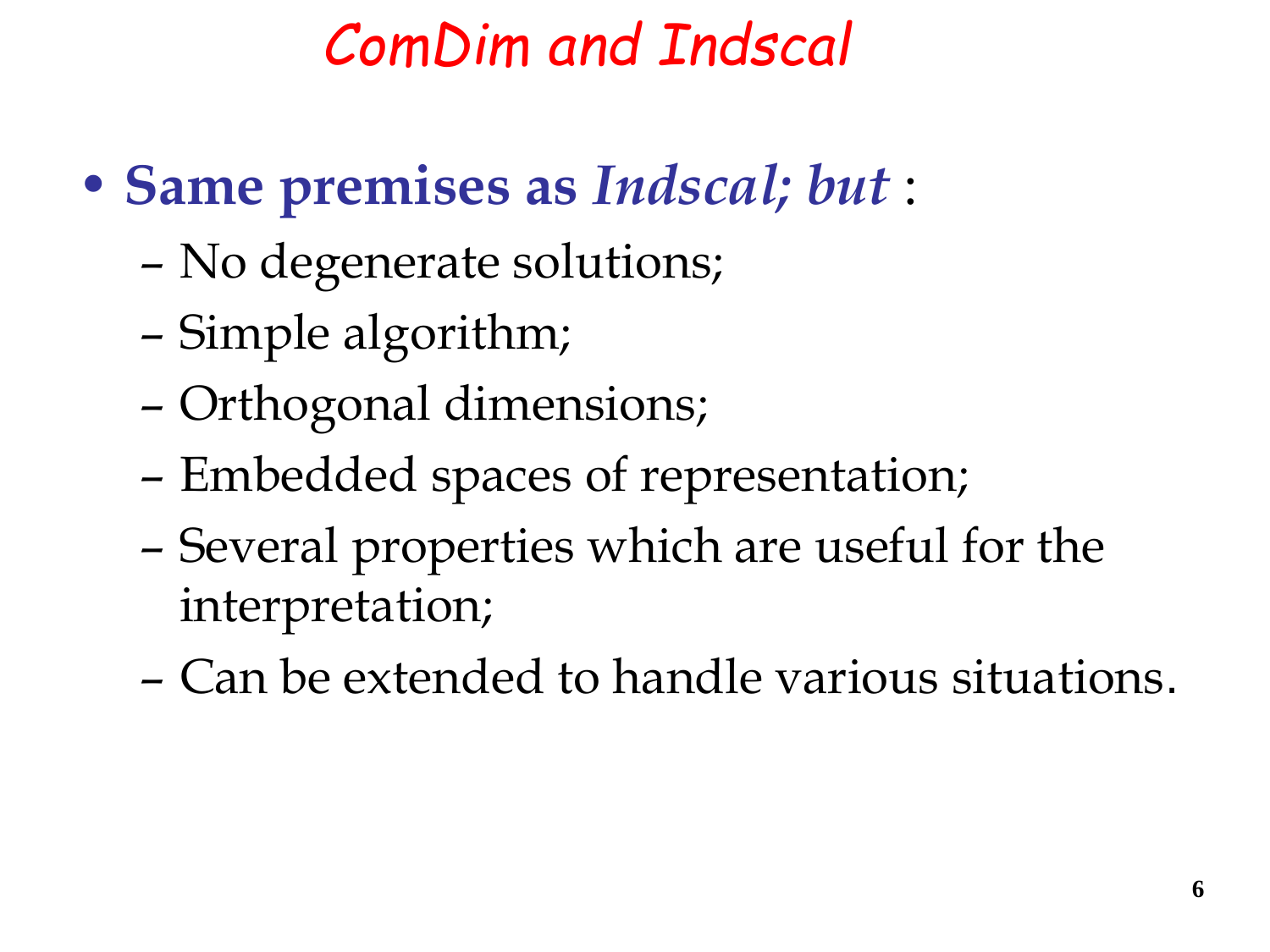#### *ComDim and STATIS*

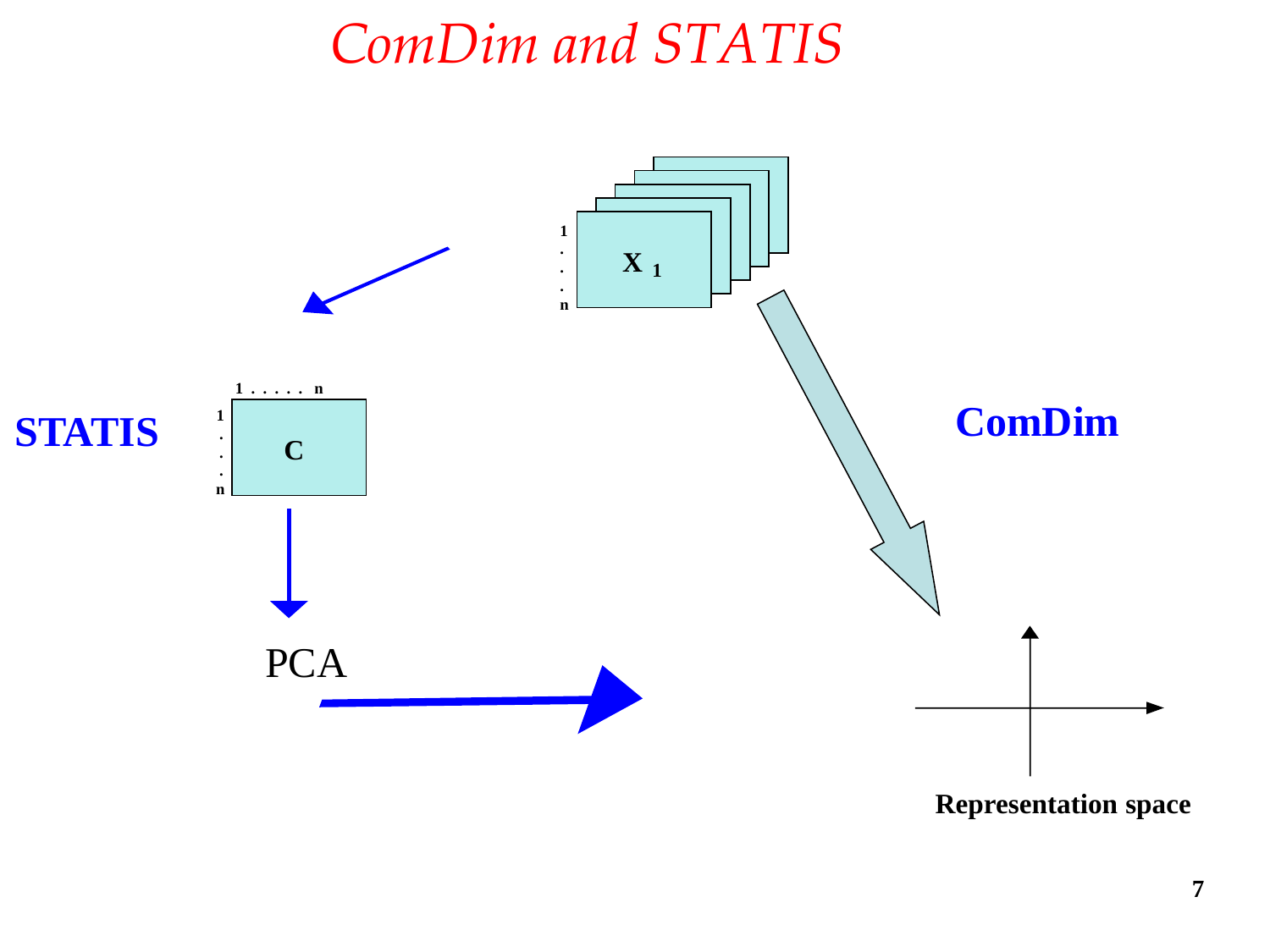### *P-ComDim*



#### *Example* :

*Xk* : Sensory profiling datasets (flavor, aroma…) *Y* : Preference scores.

*Objective* : Explore the relationships between *X<sup>k</sup>* and *Y.*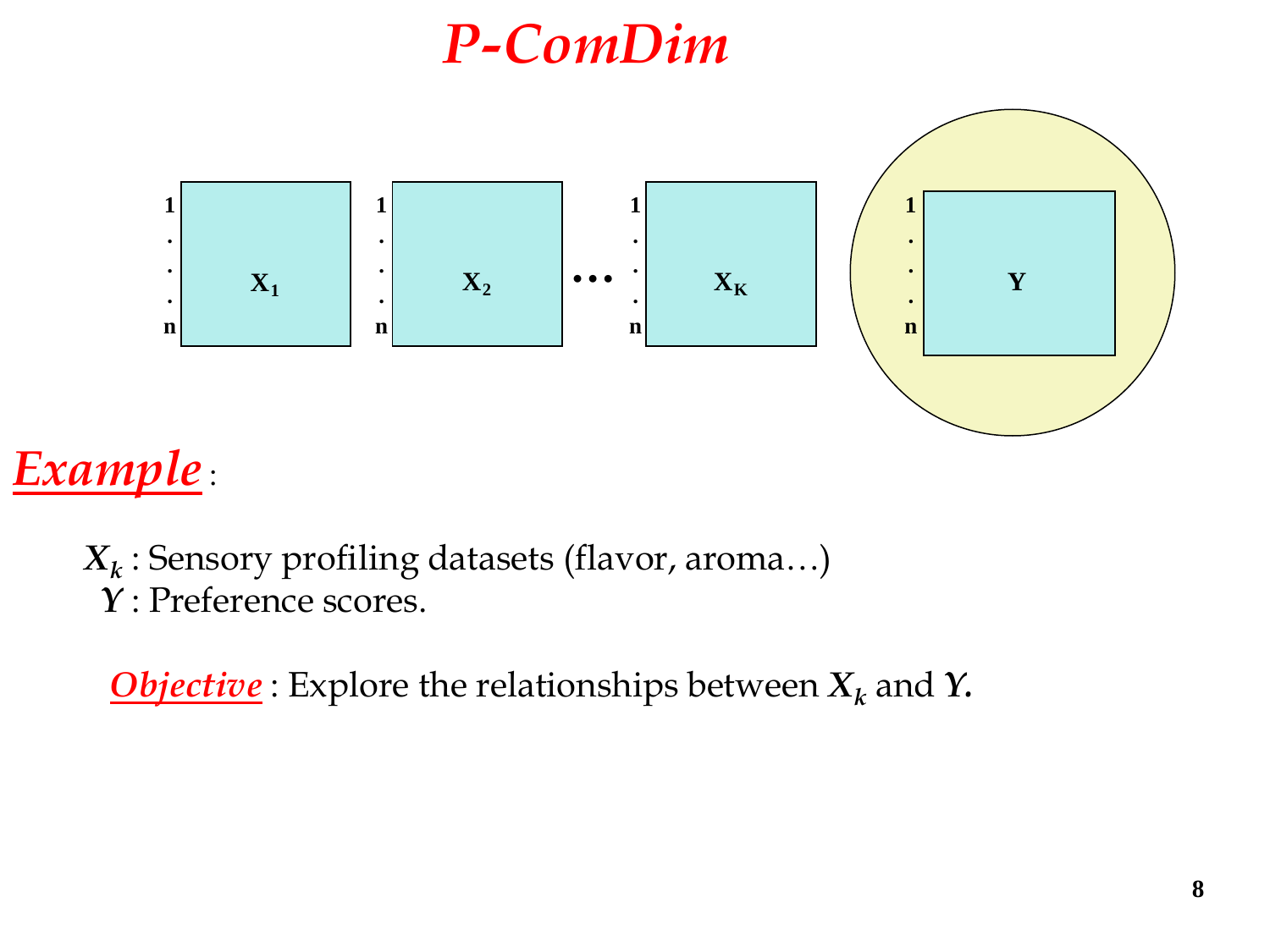# *Strategy of analysis*

- **Consider** 
	- The matrices  $S_k = X_k X_k^T Y Y^T$  : an <u>nxn matrix</u>
	- Find an (approximate) common SVD:

$$
S_k \cong T\Lambda_k U^T
$$
  
**Properties**

The components in  $T$  are in the  $X_k$  spaces: useful to depict the products configuration.

The components in *U* are in the *Y* space, optimally linked to the components in *T*.  $S_k \cong T\Lambda_k U^T$ <br>The components in *T* are in the  $X_k$  sp<br>depict the products configuration<br>The components in *U* are in the *Y* sp<br>linked to the components in *T*.<br>are the saliences which reflect the in<br>dimension for  $X_k \le$ 

 $\bullet$   $\Lambda_k$  are the saliences which reflect the importance of each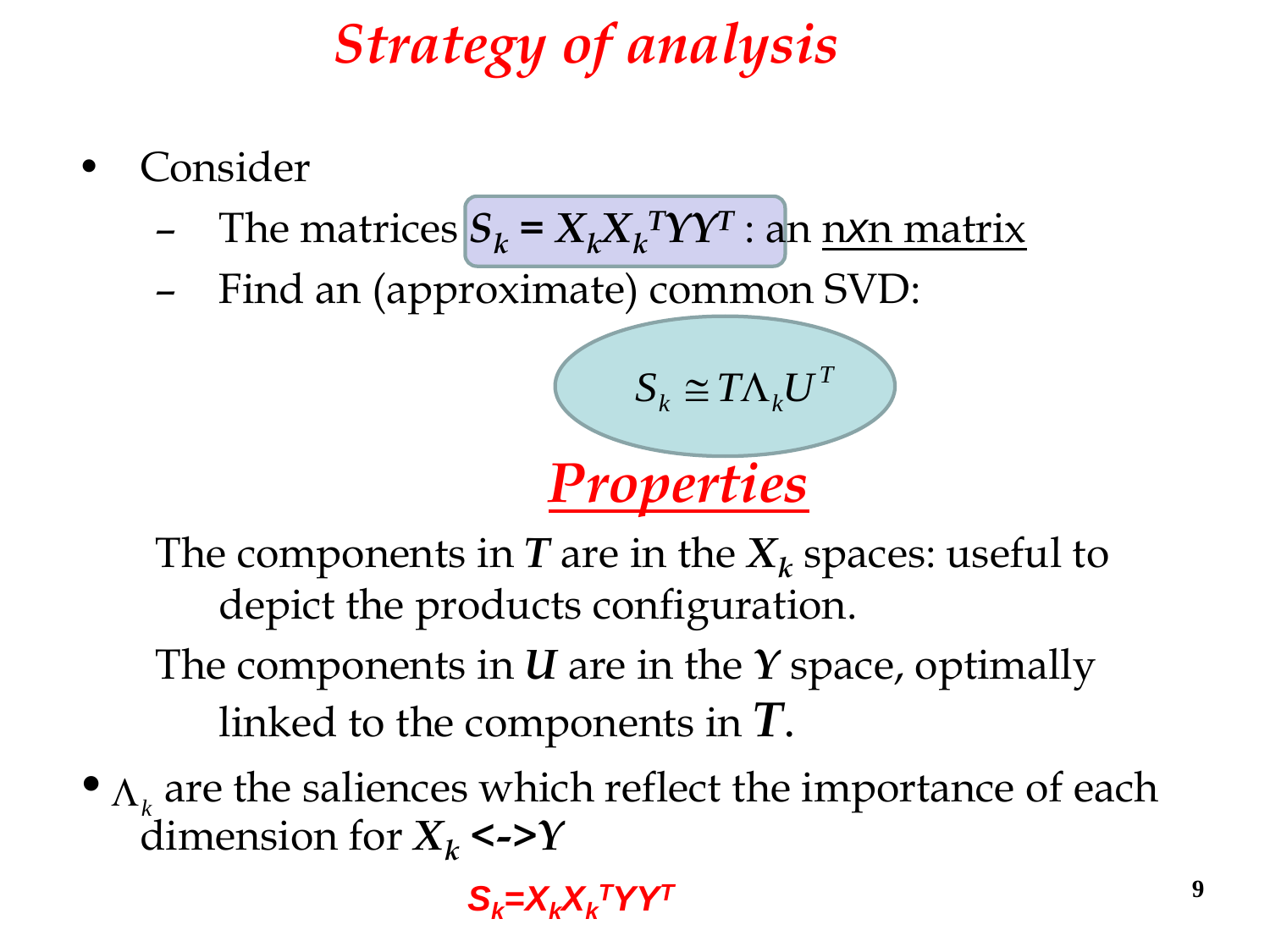## *How to find the (approximate) common SVD?*

- Step by step; each step is followed by a deflation procedure.
- Four algorithms;

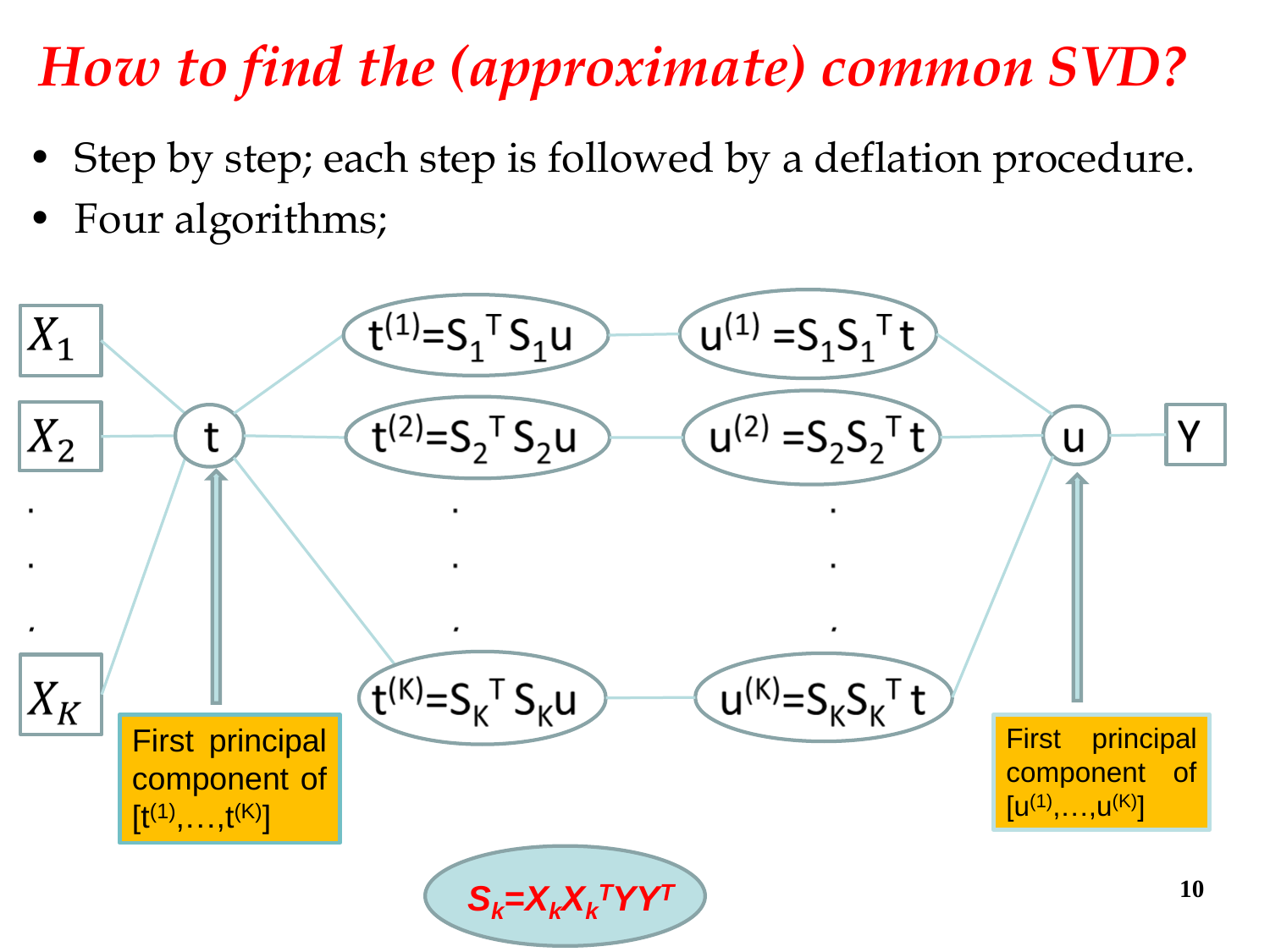## *Illustration: relating sensory to preference data*

The study concerns eight American dry-cured ham products labeled 1SHORT, 2SHORT, 3SHORT, 4SHORT, 5SHORT, 1LONG, 2LONG and 3LONG.

- **Sensory evaluation**:
	- *X<sup>1</sup>* : Flavor (11 attributes),
	- *X<sup>2</sup>* : aroma (8 attributes),
	- *X<sup>3</sup>* : texture (6 attributes).

#### • **Preference data**

Consumer acceptability of the eight dry-cured hams was evaluated by a panel of 71 consumers who were segmented in six groups

**11**  $Y = [c_1, c_2, c_3, c_4, c_5, c_6]$  : average scores in the six segments  $\frac{11}{11}$ 

Pham, A. J.; et al (2008). Relationships between sensory descriptors, consumer acceptability and volatile flavor compounds of American dry-cured ham. Meat Science.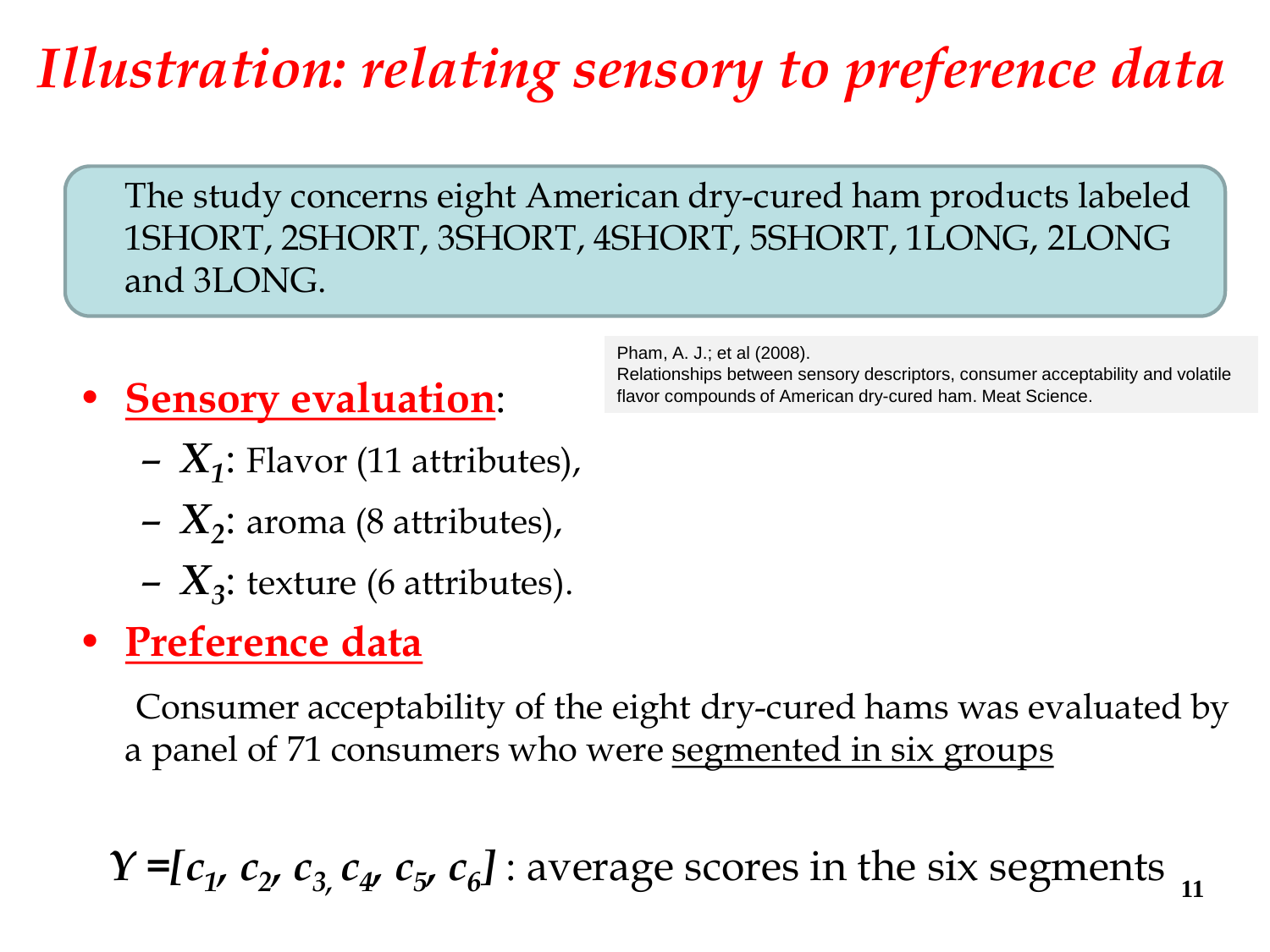#### *Saliences*

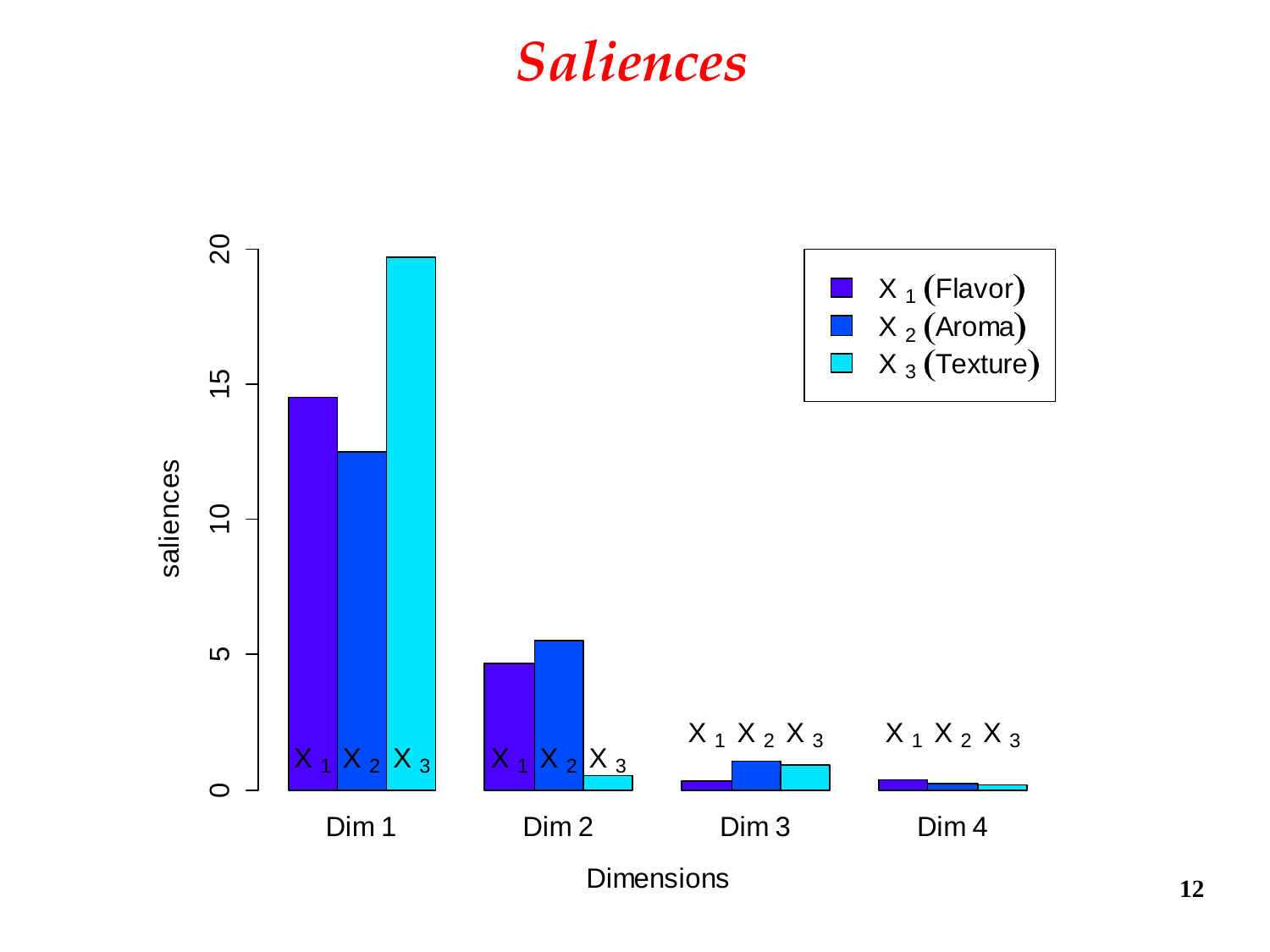



**c. Texture**  $\frac{0}{1}$ -1.0 0.0 0.5 1.0  $0.\overline{5}$ Fibrousnes  $\overline{0}$ . Chewines **Jiciness** Hardness<br>Dryness ushiness  $-1.0$ -1.0 0.0 0.5 1.0

**d. Preferences**

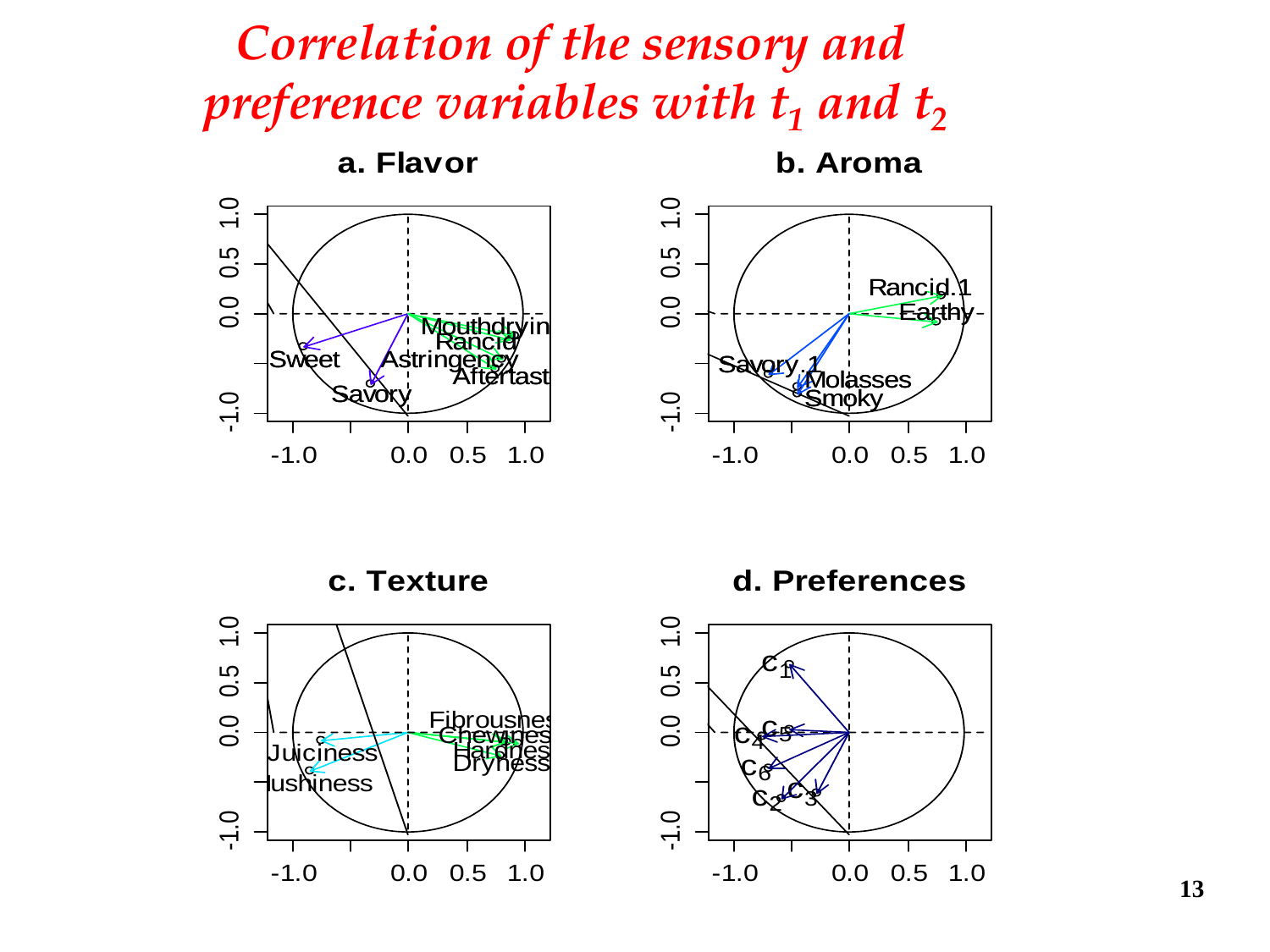## *Products configuration on the basis of t<sub>1</sub> and t<sub>2</sub>*

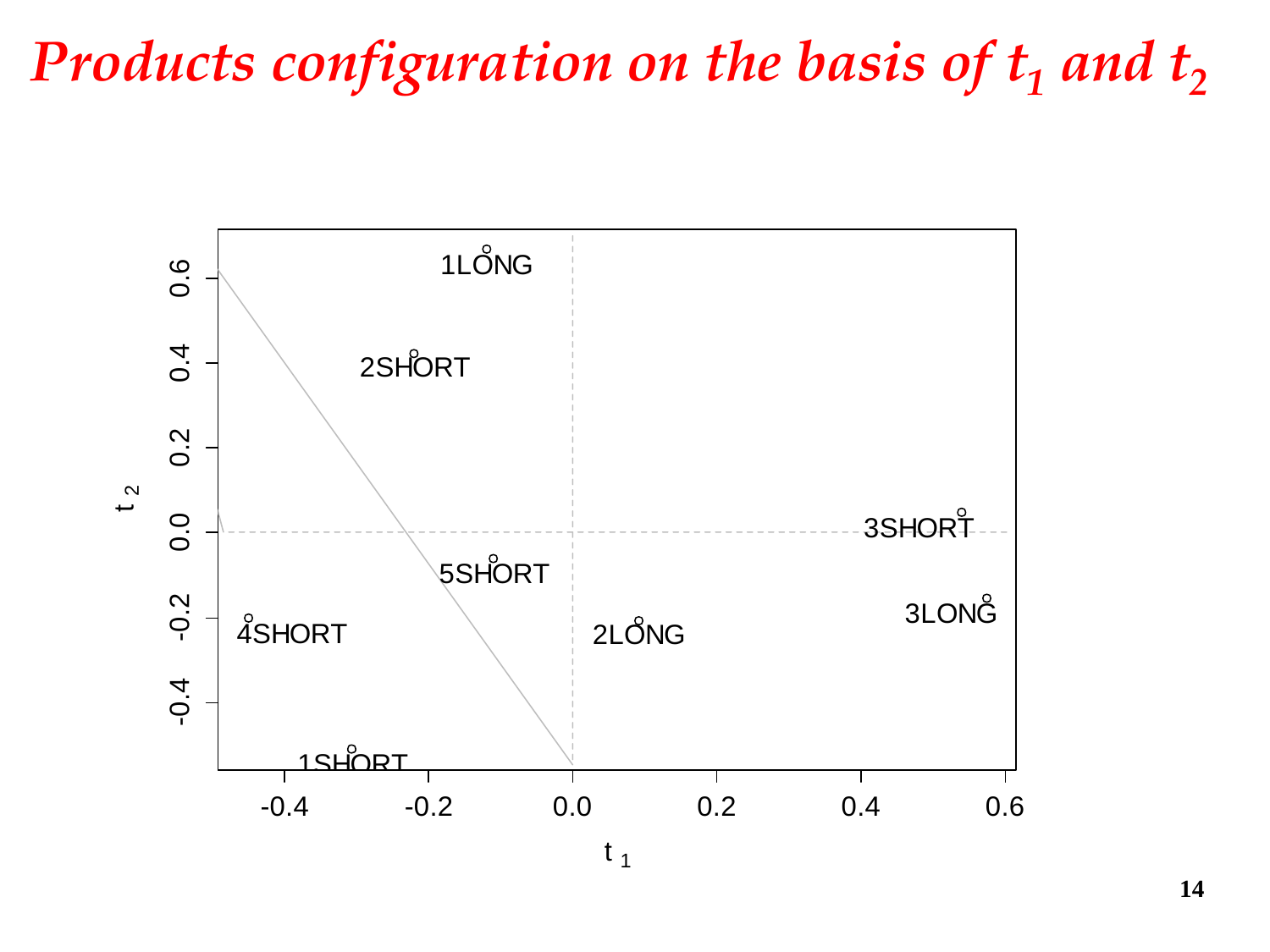#### *Comparison with multiblock PLS*



dimension

dimension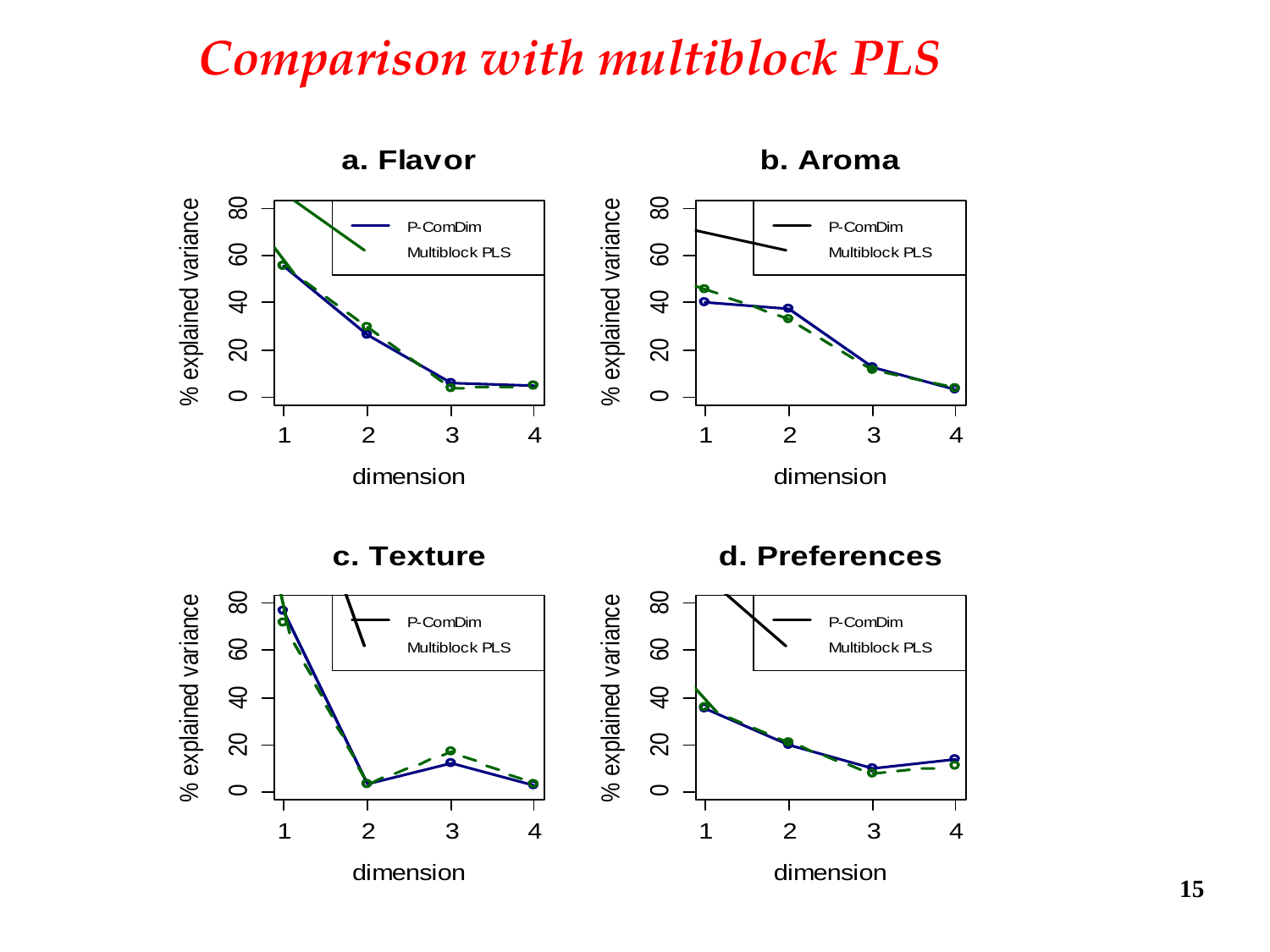## *Conclusion*

- *P-ComDim* : same performance as multiblock PLS in terms of prediction;
- Provides tools to better interpret the outputs
- Suggests more extensions :

For instance :

- *X<sup>1</sup>* : Flavor (11 attributes), *Y<sup>1</sup>* : Preference of flavor
- *X<sup>2</sup>* : aroma (8 attributes), *Y<sup>2</sup>* : Preference of aroma
- *X<sup>3</sup>* : texture (6 attributes), *Y<sup>3</sup>* : Preference of texture
- -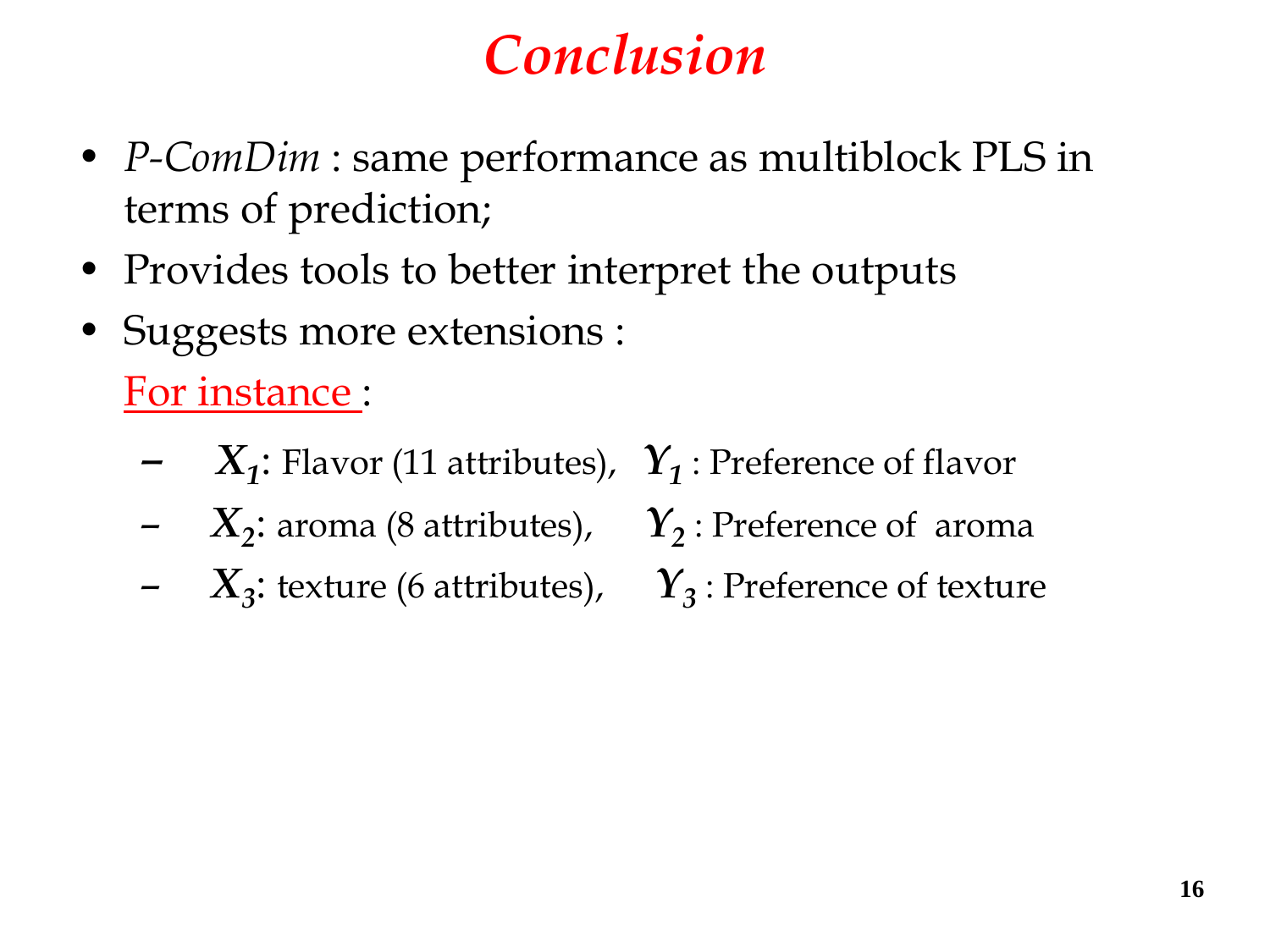#### *Conclusion*